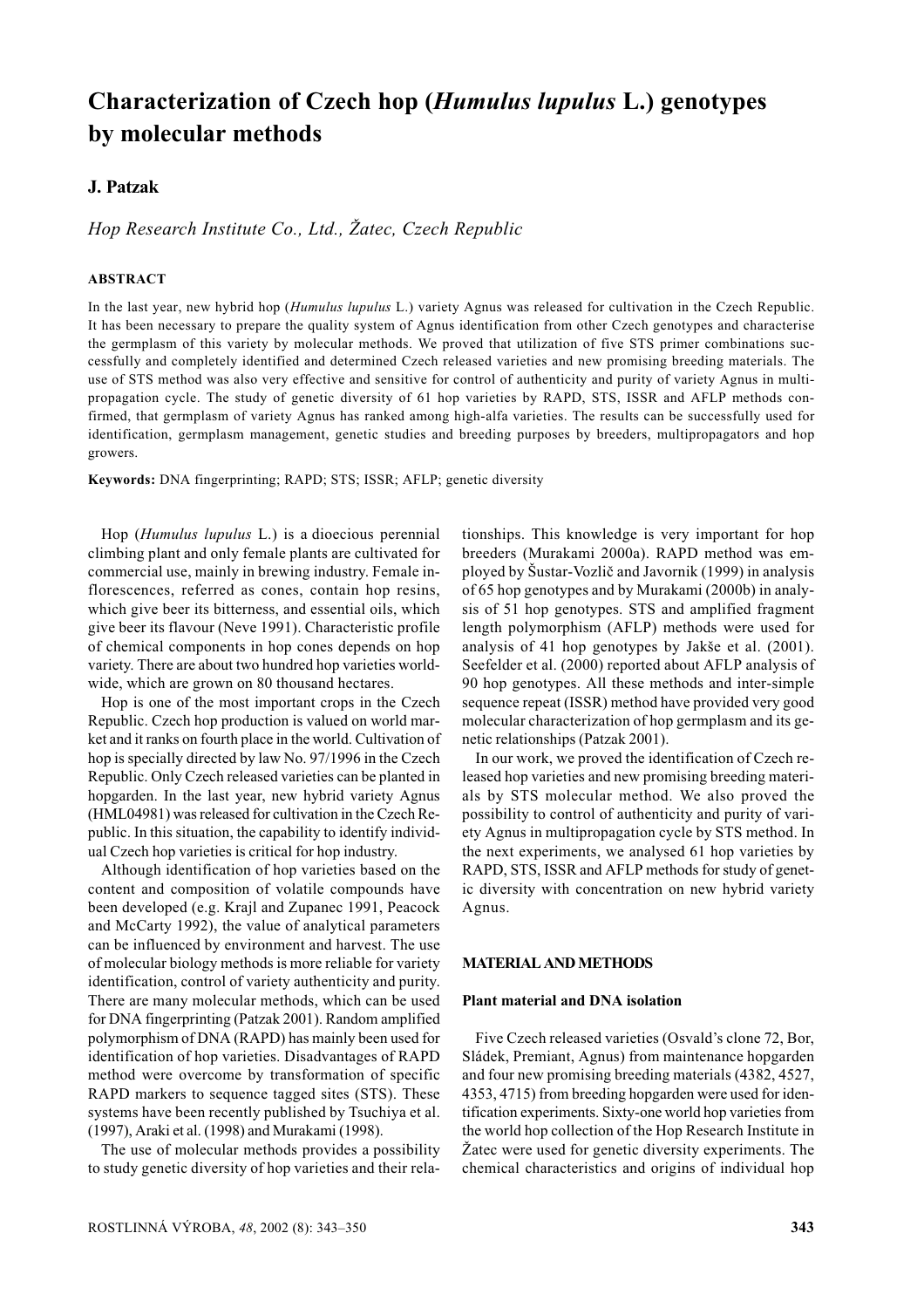| Variety               | Country         |                 | Ploidity Parentage                                                                   | Content of                        |                  | $α/β$ ratio      |                               |                 |                     | Content of                            |                               |                    |                     |                  |                   | Yield         | Bine          |
|-----------------------|-----------------|-----------------|--------------------------------------------------------------------------------------|-----------------------------------|------------------|------------------|-------------------------------|-----------------|---------------------|---------------------------------------|-------------------------------|--------------------|---------------------|------------------|-------------------|---------------|---------------|
|                       |                 |                 |                                                                                      | $\alpha$ -acids                   | <b>B-acids</b>   |                  |                               | $\mathbf{\sim}$ | 3                   | 4                                     | $\sigma$                      | $\circ$            | $\overline{ }$      | $\infty$         | $\circ$           | $(t.ha^{-1})$ | color         |
| <b>Bramling</b> Cross | England         | $\sum n$        | Bramling × (BB1 × open-pollinated)                                                   | 6                                 | ξ                | $\mathbf 2$      | Γ<br>$\overline{\mathcal{L}}$ | 51              |                     | 37                                    | 30                            |                    | 16                  | $\sim$           |                   | 1.7           | green         |
| Brewers Gold          | England         | 2n              | BB1 × open-pollinated                                                                | Νj.<br>$\circ$                    | ن.<br>$\sim$     | $\frac{9}{1}$    |                               | 67              | $\sim$              | 38.5                                  | $\sim$<br>$\sim$              | $\circ$            | 7.5                 | $\sim$           | $\sim$ $\sim$     | 2.2           | $1-9$         |
| Fuggle                | England         | 2n              | landrace                                                                             | 4.8                               | 2.5              | 1.9              |                               | 51              |                     | 26                                    | 37                            | $\circ$            | $\overline{c}$      | ₹                | $\omega$ $\omega$ | 1.35          | $1\hbox{--}6$ |
| Golding               | England         | 2n              | landrace                                                                             | 5.5                               | 2.2              | 2.1              | 47703                         | $\overline{51}$ | $0.\overline{8}$    | 30                                    | $\frac{1}{4}$                 | $\circ$            | 13                  |                  |                   | 1.3           | $1-9$         |
| Challenger            | England         | 2n              | 17/54/2 × 1/61/57M                                                                   | 7.8                               | 4.2              | 1.9              |                               | $\overline{51}$ | 1.3                 | $\overline{3}$                        | 27                            | 1.5                | $\circ$             | S                | $\overline{4}$    | $1.8\,$       | violet        |
| Northdown             | England         | $\frac{2}{n}$   | Northern Brewer × open-pollinated                                                    | $\tilde{\mathcal{L}}$<br>$\infty$ | 5.2              | 1.6              | 27                            | 50              | $\sim$              | 27                                    | 42                            | $0.\overline{8}$   | $\overline{5}$      | ₹                | $\sim$            | 1.7           | green         |
| Northern Brewer       | England         | 2n              | (male seedling of Brewers Gold)<br>Canterbury Golding × OB21                         | 8.4                               | 4                | 2.1              | $\circ$<br>$\sim$             | $\overline{51}$ | 1.7                 | S<br>3                                | 30                            | $\circ$            | $\circ$             | $\sim$           |                   | 1.8           | violet        |
| Target                | England         | $\overline{2n}$ | 1/61/1 × 27/57/281M                                                                  | 11.1                              | 4.2              | 2.6              | $\overline{ }$<br>$\sim$      | $\sqrt{6}$      | $\sim$              | 50                                    | 20                            | $\circ$            | $\circ$             |                  | ∽                 | 1.7           | violet        |
| Yeoman                | England         | 2n              | 43/69/17 × 25/68/173M                                                                | $\overline{10}$                   | $\overline{4}$   | 2.5              | $\overline{ }$<br>$\sim$      | 49              | 1.7                 | $\sim$<br>$\epsilon$                  | $\circ$<br>$\sim$             | $\circ$            | $\epsilon$          |                  |                   | 1.7           | r-v           |
| Pride of Ringwood     | Australia       | $\frac{2}{n}$   | Pride of Kent (derived from<br>Brewers gold)                                         |                                   |                  |                  |                               |                 |                     |                                       |                               |                    |                     |                  |                   |               |               |
|                       |                 |                 | × open-pollinated                                                                    | 8.5                               | S                | 1.7              | 36.5                          | 52              | 1.5                 | 37                                    | 5.5                           | $0.\overline{8}$   | 7.5                 | $\sim$           | $\sim$            | 2.5           | $r - v$       |
| Ringwood Special      | Australia       | 2n              | Fuggle × open-pollinated                                                             | 5.5                               | 5.5              |                  | 43                            | $\overline{6}$  | 1.6                 | 39                                    | 19                            | $\infty$           | $\infty$            | $\sim$           | $\sim$            | 1.6           | $1-9$         |
| Agnus                 | Czech Republic  | 2n              | 2933 (Northern Brewer × open-pollinated)<br>$\times$ 82/6 [Sládek × 74/4 (Bor × 71)] | $\frac{1}{4}$                     | 7.5              | 1.8              | 36                            | 57              | S<br>$\sim$         | 50                                    | 17                            | 0.2                | $\sigma$            | $\sim$           | $\sim$            | 2.3           | green         |
| Bor                   | Czech Republic  | 2n              | Northern Brewer × open-pollinated                                                    | ç                                 | $\sim$           | $\frac{8}{1}$    | 23.5                          | $\frac{6}{1}$   | 1.2                 | 42                                    | 30                            | $\circ$            | 9.5                 |                  | $\sim$            | $\sim$        | red           |
| Osvald's clone 72     | Czech Republic  | 2n              | landrace                                                                             | $3.\overline{5}$                  | $\sim$           | 0.7              | $\sim$<br>$\sim$              | $\frac{1}{4}$   | r.<br>$\dot{\circ}$ | $\circ$<br>$\epsilon$                 | 20                            | 16                 | 5.9                 | $\sim$           | - ო               | $\Box$        | red           |
| Premiant              | Czech Republic  | $\frac{2}{n}$   | Osvald clone $72 \times$ (Osvald clone $72$<br>× american male)                      | $\overline{10}$                   | 4.5              | 2.2              | $\overline{21}$               | 42.5            | 1.5                 | 42                                    | 30                            | 1.8                | $\sigma$            | $\sim$           | 3                 | 2.5           | green         |
| Sládek                | Czech Republic  | 2n              | Northern Brewer × [Northern Brewer                                                   |                                   |                  |                  |                               | 47              |                     |                                       |                               |                    |                     |                  |                   |               |               |
|                       |                 |                 | $\times$ (Osvald clone 126 $\times$ saazer)]                                         | 6.5                               | 7.5<br>4.7       | 0.9              | $\overline{ }$<br>$\sim$      |                 | 1.8<br>0.7          | S<br>4                                | S<br>$\sim$                   | $\circ$            | $\circ$<br>$\sigma$ | $\sim$<br>$\sim$ | $\sim$<br>$\sim$  | 2.5           | green         |
| Striesselspalt        | France          | 2n              | derived from Hersbruck                                                               | 4.5                               |                  | 0.9              | $\sim$<br>$\sim$              | $\frac{1}{4}$   |                     | S<br>$\sim$                           | 20                            | 0.8                |                     |                  |                   | 1.7           | $\rm L^2$     |
| Golden Star           | $_{\rm{Japan}}$ | $\frac{2}{n}$   | mutant from Shinshuwase<br>(Saaz × White Bine)                                       | 3.7                               | 4.6              | 0.7              | 48                            | 69              | 0.6                 | S<br>3                                | $\infty$<br>$\sim$            | $\circ$            | 12                  | $\sim$           | $\sim$            | $\Xi$         | red           |
| Kirin II              | Japan           | 2n              | clonal selection from Shinshuwase<br>(Saaz × White Bine)                             | 3.5                               | 4.5              | 0.7              | ${}^{\circ}$<br>4             | 70              | 0.6                 | 30                                    | 40                            | $\circ$            | $\omega$            | $\sim$           | $\sim$            | 0.9           | red           |
| Southern Brewer       | South Africa    | 2n              | Fuggle × seedling of Fuggle                                                          | $\overline{10}$                   | 4                | 2.5              | $\circ$<br>$\sim$             | 66              | $0.\overline{8}$    | $\frac{1}{4}$                         | 19                            | 4                  | $\circ$             | $\sim$           | $\sim$            | 1.7           | $Y - T$       |
| Backa                 | Yugoslavia      | $\frac{2}{n}$   | derived from Hersbruck, Striesselspalt<br>and Elsaser                                | 3.7                               | 4.8              | 0.7              | 24                            | $\frac{1}{4}$   | 0.7                 | 30                                    | 32                            | $\widetilde{c}$ .0 | $\overline{10}$     | $\sim$           | $\sim$            | 1.6           | $1-9$         |
| Vojvodina             | Yugoslavia      | 2n              | Northern Brewer × (Savinsky Golding                                                  |                                   |                  |                  |                               |                 |                     |                                       |                               |                    |                     |                  |                   |               |               |
|                       |                 |                 | × open-pollinated)                                                                   | 6.5                               | 5.8              | $1.\overline{3}$ | 30                            | 58              | $\overline{1}$      | $\sim$<br>$\epsilon$                  | $\mathbf 2$<br>$\mathfrak{g}$ | 0.5                | 0                   |                  |                   | 1.8           | violet        |
| Hallertau             | Germany         | 2n              | landrace                                                                             | 4.5                               | 4.5              |                  | 23                            | $\overline{40}$ | $0.\overline{8}$    | 27                                    | 48                            | $\circ$            | $\epsilon$          | $\sim$           | $\sim$            | 1.2           | $1-9$         |
| Hallertau Tradition   | Germany         | 2n              | Hallertauer Gold × 75/15/106M                                                        | $\circ$                           | 4.5              | 1.5              | 27.5                          | 48              | 1.2                 | 23                                    | 50                            | 0.5                | $\omega$            | $\Omega$         | $\sim$            | 1.7           | $1-9$         |
| Hersbruck             | Germany         | 2n              | landrace                                                                             | 3.5                               | $\sigma$         | 0.7              | $\overline{21}$               | 38              | 0.7                 | 20                                    | S<br>$\sim$                   | $\circ$            |                     | $\sim$           | $\omega$ $\omega$ | 1.7           | $1-5$         |
| Magnum                | Germany         | 2n              | Galena × 75/5/3M                                                                     | 13.5                              | S                | 2.4              | 27                            | 46              | $\sim$              | $\overline{31}$                       | $\circ$<br>$\mathfrak{g}$     | 0.8                | $\circ$             | ₹                |                   | 2.2           | green         |
| Merkur                | Germany         | 2n              | $Magnum \times 81/8/13M$                                                             | 14.5                              | $5.\overline{5}$ | 2.5              | 20                            | $43$<br>54      | 2.2                 | $\begin{array}{c} 2 \\ 2 \end{array}$ | $\sim$<br>ო ო                 | $\circ$            | $\circ$             | ෑ                | 4                 | $\sim$        | green         |
| Perle                 | Germany         | $\overline{2n}$ | Northern Brewer × 63/5/27M                                                           | $\overline{r}$                    |                  | 1.6              | $\overline{\phantom{a}}$      |                 |                     |                                       |                               |                    | $\circ$             |                  |                   | 1.9           | green         |

Table 1. List of used hop varieties with their origin, morphological and chemical characteristics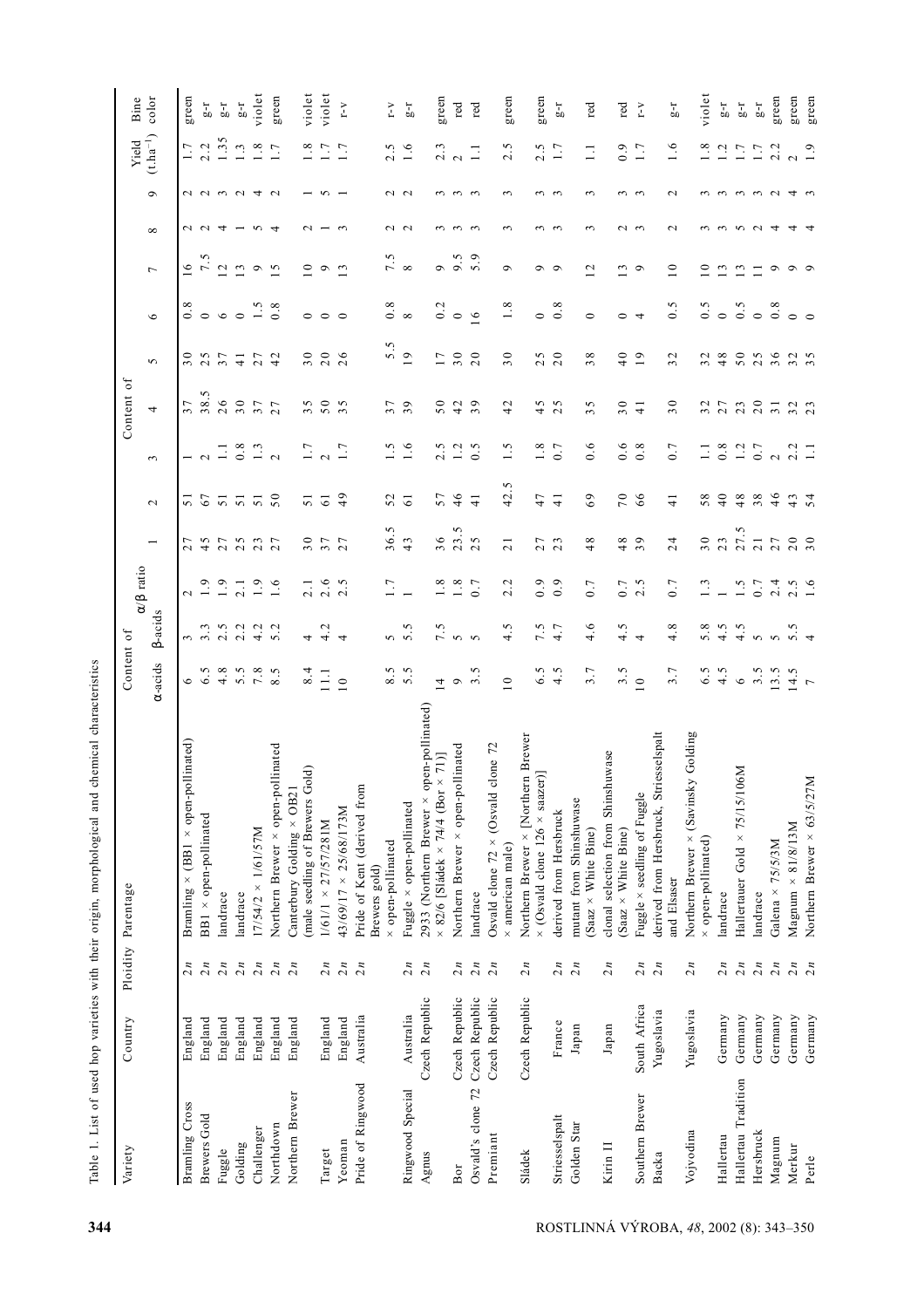| Spalt                                    | Germany     | $\frac{2}{n}$         | landrace                                                                                                                                                                                                                                                                                                                                                                                           |                         |                         |                         | 0                             |                 |                |                 |                                              |                                         |                                      |                   |                       |               | red                                             |
|------------------------------------------|-------------|-----------------------|----------------------------------------------------------------------------------------------------------------------------------------------------------------------------------------------------------------------------------------------------------------------------------------------------------------------------------------------------------------------------------------------------|-------------------------|-------------------------|-------------------------|-------------------------------|-----------------|----------------|-----------------|----------------------------------------------|-----------------------------------------|--------------------------------------|-------------------|-----------------------|---------------|-------------------------------------------------|
| Spalter Select                           | Germany     | $\frac{2}{n}$         | 76/18/80 × 71/16/7M                                                                                                                                                                                                                                                                                                                                                                                |                         |                         |                         |                               |                 | 0.7            | 20              |                                              |                                         |                                      |                   |                       | 1.95          | red                                             |
| Taurus                                   | Germany     | $\frac{2}{n}$         | $82/39/37 \times 85/54/15M$                                                                                                                                                                                                                                                                                                                                                                        |                         |                         |                         | 4<br>$\sim$                   | 47              | 1.4            | 30              | $\sim$                                       |                                         | ${}^{\circ}$                         |                   |                       | 2.2           | $1-9$                                           |
| Tetnang                                  | Germany     | $\frac{2}{n}$         | landrace                                                                                                                                                                                                                                                                                                                                                                                           |                         |                         |                         | $\sim$                        | 45              | 0.8            |                 |                                              |                                         | $\circ$                              |                   |                       | $\frac{4}{1}$ | red                                             |
| Calicross                                | New Zealand | $\frac{2}{n}$         | Late Cluster × seedling of Fuggle                                                                                                                                                                                                                                                                                                                                                                  | 0.5                     | $\overline{ }$          |                         | $\frac{1}{4}$                 | 57              | $\Xi$          | 52              | $\overline{19}$                              | $\circ$                                 | 6.5                                  |                   | $\sim$                | 1.2           | $r - v$                                         |
| Smooth Cone                              | New Zealand | $\frac{2}{n}$         | Late Cluster × seedling of Fuggle                                                                                                                                                                                                                                                                                                                                                                  | $\overline{1}$          | 6.8                     | $1.8\,$                 | $\circ$<br>$\mathbf{\hat{z}}$ | 55              | 1.4            | 48              | $\overline{21}$                              | $\circ$                                 | 6.5                                  |                   | $\sim$                | 1.3           | $\mathbf{r}\text{-}\mathbf{v}$                  |
| Estera                                   | Poland      | $\frac{2}{n}$         | Savinsky Golding × Nadwislavsky                                                                                                                                                                                                                                                                                                                                                                    | 4                       | 6.8                     | 0.6                     | $\circ$<br>$\sim$             | 42              | 1.2            | 34              | 39                                           | $\circ$                                 | $\mathcal{L}$                        |                   | $\sim$                | $1.8\,$       | green                                           |
| Izabela                                  | Poland      | $\frac{2}{n}$         | Lubelski × Yugoslavian male                                                                                                                                                                                                                                                                                                                                                                        | 8.5                     | 9.9                     | 0.8                     | $\circ$<br>$\sim$             | 55              |                | 42              | $\circ$<br>$\overline{\mathcal{C}}$          | $\circ$                                 | $\circ$                              |                   | $\sim$                | 2.8           | $\frac{1}{10}$                                  |
| Lubelski                                 | Poland      | $\frac{2}{n}$         | andrace (Saazer)                                                                                                                                                                                                                                                                                                                                                                                   | 4.7                     | 9.9                     | $0.\overline{5}$        | $\infty$<br>$\sim$            | 47              | $\Xi$          | 23              | $\frac{4}{2}$                                |                                         | $\circ$                              |                   |                       | 1.7           | $\rm I\mbox{-}5$                                |
| Marynka                                  | Poland      | $\frac{2}{n}$         | male<br>Brewers Gold × Yugoslavian                                                                                                                                                                                                                                                                                                                                                                 | $\overline{10}$         | 11.7                    | 0.85                    | $\circ$<br>$\sim$             | 54              | $\sim$         | $\overline{31}$ | 33                                           | $\frac{1}{2}$                           |                                      | $\sim$            | $\sim$                | 2.2           | green                                           |
| Nadwislavsky                             | Poland      | $\frac{2}{n}$         | landrace                                                                                                                                                                                                                                                                                                                                                                                           | 3.8                     | 8.5                     | 0.45                    | $\mathbf{c}$                  | 43              | 1.3            | 34              | 37                                           |                                         | $\circ$                              | $\sim$            | $\sim$                | 1.5           | $\mathbf{r}$ $\mathbf{g}$                       |
| Serebrjanka                              | Russland    | $\frac{2}{n}$         | iberian hop<br>selection from landrace of S:                                                                                                                                                                                                                                                                                                                                                       | $3.\overline{5}$<br>8.5 | 5.5                     | 0.6                     | $\omega$<br>$\sim$            | 42              | 0.7            | $\frac{1}{4}$   | 27                                           | $\overline{4}$                          | $\circ$                              | $\omega$ $\omega$ | $\sim$                |               | red                                             |
| Atlas                                    | Slovenia    | $\frac{2}{n}$         | Brewers Gold $\times$ 3/3                                                                                                                                                                                                                                                                                                                                                                          |                         | 3.7                     | 2.3                     | $\overline{c}$                | 62              |                | 38              | $\overline{16}$                              |                                         | $\circ$                              |                   | $\sim$                |               | red                                             |
| Aurora                                   | Slovenia    | $\frac{2}{n}$         | Northern Brewer × TG                                                                                                                                                                                                                                                                                                                                                                               | 9.5                     | 3.8                     | 2.5                     | 24                            | 52              | 1.2            | 45              | 24                                           | $157.5$<br>$18$                         | $\circ$                              | $\overline{4}$    | ෑ                     |               | $_{\rm red}$                                    |
| Blisk                                    | Slovenia    | $\mathfrak{Z}_n$      | Atlas $(4n) \times 1/9$                                                                                                                                                                                                                                                                                                                                                                            |                         |                         | $\sim$                  | 37.5                          | $\overline{61}$ | 2.2            | $\frac{45}{5}$  | 12                                           |                                         | $\circ$                              | $\sim$            | 2.2<br>$\sim$         |               | green                                           |
| <b>Bobek</b>                             | Slovenia    | 2n                    | Northern Brewer × TG                                                                                                                                                                                                                                                                                                                                                                               |                         | $\overline{5}$ .        | $\Box$                  | 30                            | 51              |                | 52              | 16                                           |                                         | $\sim$                               | $\sim$            | 4                     |               | $1-3$                                           |
| <b>Buket</b>                             | Slovenia    | $\frac{2}{n}$         | Northern Brewer $\times$ 2/137                                                                                                                                                                                                                                                                                                                                                                     |                         |                         | 2.3                     | $\sim$                        | 54              | 2.1            | $\frac{4}{4}$   | 22                                           |                                         |                                      | $\sim$            | 4                     | 1.9           |                                                 |
| Celeia                                   | Slovenia    | $\mathfrak{z}_n$      | 58<br>Savinsky Golding $(4n) \times 105$                                                                                                                                                                                                                                                                                                                                                           | 5.3                     | $3.8$<br>$3.8$<br>$3.7$ |                         | $4 \infty$                    | 55              | 2.1            | 4               | 20.5                                         | nn<br>nnnnn                             | $7.\overline{5}$<br>$9.\overline{5}$ | 4                 | 4                     |               | $7 - 7$<br>$7 - 7$                              |
| Cicero                                   | Slovenia    | $\mathfrak{z}_n$      | Aurora $\times$ 3/3 (4 <i>n</i> )                                                                                                                                                                                                                                                                                                                                                                  | $\infty$                |                         | $2.1$<br>$2.6$<br>$1.7$ | $\overline{r}$<br>$\sim$      | 50              |                |                 | 26                                           |                                         |                                      |                   | $\sim$                |               |                                                 |
| Savinsky Golding                         | Slovenia    | $\frac{2}{n}$         | derived from Fuggle                                                                                                                                                                                                                                                                                                                                                                                | $4.\overline{5}$        |                         |                         | 30                            |                 |                |                 | $\overline{33}$                              |                                         | $0.\overline{5}$                     |                   | $2.1$<br>$1.7$<br>ᢣ   |               | red<br>g<br>g                                   |
| Cascade                                  | <b>USA</b>  | $\frac{2}{n}$         | $[Fuggle \times (Serebjanka \times seedling) \times open-pollinated \\\ of Fuggle)] \times open-pollinated \\\ OR6619-04 \times \text{USDAG3015M}$                                                                                                                                                                                                                                                 | $\circ$                 | $\circ$                 |                         | $\circ$<br>$\sim$             |                 |                | 52              |                                              |                                         | s,                                   |                   |                       | $1.\,8$       |                                                 |
| Centennial                               | USA         | 2n                    |                                                                                                                                                                                                                                                                                                                                                                                                    | 10.5                    | $\overline{4}$          | $\frac{1}{2.6}$         | 30                            | 58              | 1.8            | 50              | 15                                           | $\begin{array}{c} 6 \\ 0.5 \end{array}$ | 6.5                                  |                   | $\sim$                | $1.85$<br>2.8 | $\begin{array}{cc} I- & 0 \\ 0 & 0 \end{array}$ |
| Columbus                                 | <b>USA</b>  | $\frac{2}{n}$         | unknown                                                                                                                                                                                                                                                                                                                                                                                            | 16                      |                         |                         | $\sim$<br>$\mathfrak{g}$      | 54              | 2.5            | 33              | 18                                           | 0.5                                     | 9.5                                  |                   | - ო                   |               | green                                           |
| Comet                                    | USA         | $\frac{2}{n}$         | Sunshine (derived from H. aeureus)                                                                                                                                                                                                                                                                                                                                                                 |                         |                         |                         |                               |                 |                |                 |                                              |                                         |                                      |                   |                       |               |                                                 |
|                                          |             |                       | x utah wild male                                                                                                                                                                                                                                                                                                                                                                                   | $\frac{5}{3}$ .5        |                         | $\sim$                  |                               | 68              | $\frac{8}{10}$ | 58              |                                              |                                         | 9                                    |                   | $\sim$                | 1.8           | $1-9$                                           |
| Crystal                                  | USA         | $\mathfrak{z}_n$      | Hallertauer Mtf. $(4n) \times 21381M$                                                                                                                                                                                                                                                                                                                                                              |                         |                         | $0.\overline{6}$        |                               | $\frac{4}{4}$   | 1.2            | 52              | $\overline{21}$                              | $0.\overline{5}$                        | $\circ$                              | $\sim$            | $\sim$                | $\frac{6}{1}$ | $\rm \dot{1}^{-0}$                              |
| Eroica                                   | USA         | $\frac{2}{n}$         | Brewers Gold × open-pollinated                                                                                                                                                                                                                                                                                                                                                                     | $\overline{c}$          | 4.7                     | 2.5                     | $\frac{6}{4}$                 | 64              | $\Xi$          | $60\,$          |                                              | $\circ$                                 | $\overline{0}$                       | $\sim$ $\sim$     | 2.5<br>$\sim$ $\sim$  |               | $1-5$                                           |
| Galena                                   | USA         | $\frac{2}{n}$         | Brewers Gold × open-pollinated                                                                                                                                                                                                                                                                                                                                                                     | $\overline{c}$          |                         | 1.6                     | $\frac{1}{4}$                 | 65              | $\Xi$          | 57              | 12                                           | $\circ$                                 | $\sim$                               |                   |                       | 2.2           | $\overline{1}$                                  |
| Chinook                                  | USA         | $\frac{2}{n}$         | Petham Golding × USDA63012M<br>(Brewers Gold × utah wild hop)                                                                                                                                                                                                                                                                                                                                      |                         |                         |                         | 32                            |                 |                | 37              |                                              |                                         | $\overline{0}$                       |                   | 2.3                   |               |                                                 |
|                                          |             |                       |                                                                                                                                                                                                                                                                                                                                                                                                    | $\omega$                |                         | 3.6                     |                               | 54              |                |                 | 22                                           | $\circ$                                 |                                      |                   | $\sim$                |               | red                                             |
| Late Cluster<br>Liberty                  | USA<br>USA  | 2n                    | Hallertauer Mtf. $(4n) \times 64035M$<br>landrace                                                                                                                                                                                                                                                                                                                                                  |                         | $\sim$                  | 1.5                     | $\frac{0}{4}$                 | 64<br>57        | 0.6            | 50<br>37        | 16.5<br>$\overline{\overline{\overline{3}}}$ | 0.5<br>$\circ$                          | 6.5<br>0.5                           |                   | $\sim$                |               | $\sum_{i=1}^{n}$                                |
|                                          |             | $\mathfrak{z}_n$      |                                                                                                                                                                                                                                                                                                                                                                                                    |                         |                         |                         |                               |                 |                |                 |                                              |                                         |                                      |                   |                       |               | $\overline{1}$                                  |
| Mt. Hood                                 | USA         | 3n                    | <b>M85061V</b><br>(Early Green open-pollinated)<br>Hallertauer Mtf. $(4n) \times$ USD                                                                                                                                                                                                                                                                                                              |                         | ৩                       |                         | $\mathbf{c}$<br>$\sim$        | 46              | 1.2            | 50              | 25                                           | $0.\overline{5}$                        | $\overline{10}$                      |                   |                       | 1.8           | $1-9$                                           |
| Nugget                                   | USA         | $\frac{2}{n}$         | USDA65009 (Brewers Gold × Early<br>Green Golding) × USDA63015M                                                                                                                                                                                                                                                                                                                                     |                         |                         |                         |                               |                 |                |                 |                                              |                                         |                                      |                   |                       |               |                                                 |
|                                          |             |                       | (Brewers Gold × East Kent Golding)                                                                                                                                                                                                                                                                                                                                                                 | 13                      | 5                       | 2.6                     | $\circ$<br>$\sim$             | 56<br>63        | $\sim$         | 56              | 17                                           | $\circ$                                 | $8.5$<br>7.5                         | 3                 | 4                     | 2.1           | $1-9$                                           |
| Wilamette                                | USA         | $\boldsymbol{z}$<br>3 | Fuggle $(4n) \times$ seedling of Fuggle                                                                                                                                                                                                                                                                                                                                                            | $\sim$                  | 5                       | $1.\overline{5}$        | $\sim$<br>$\epsilon$          |                 | 1.2            | 50              | 25                                           | $\ddot{\Omega}$<br>ູ່                   |                                      |                   | ന                     | 1.6           | green                                           |
| mildew, 9 - resistance to powdery mildew |             |                       | Information about hop varieties were obtained from official materials of Hop Growers of America, Germany, England, Czech Republic, Poland, New Zealand, South Africa and Slovenia<br>$1$ - cohumulone (% $\alpha$ -acids), $2$ - colupulone (% $\beta$ -acids), $3$ - total oils (% DW), $4$ - myrcene (% oils), $5$ - humulene (% oils), $6$ - farnesene (% oils), $7$ - caryophylene (% oils), 8 |                         |                         |                         |                               |                 |                |                 |                                              |                                         |                                      |                   | - resistance to downy |               |                                                 |
|                                          |             |                       |                                                                                                                                                                                                                                                                                                                                                                                                    |                         |                         |                         |                               |                 |                |                 |                                              |                                         |                                      |                   |                       |               |                                                 |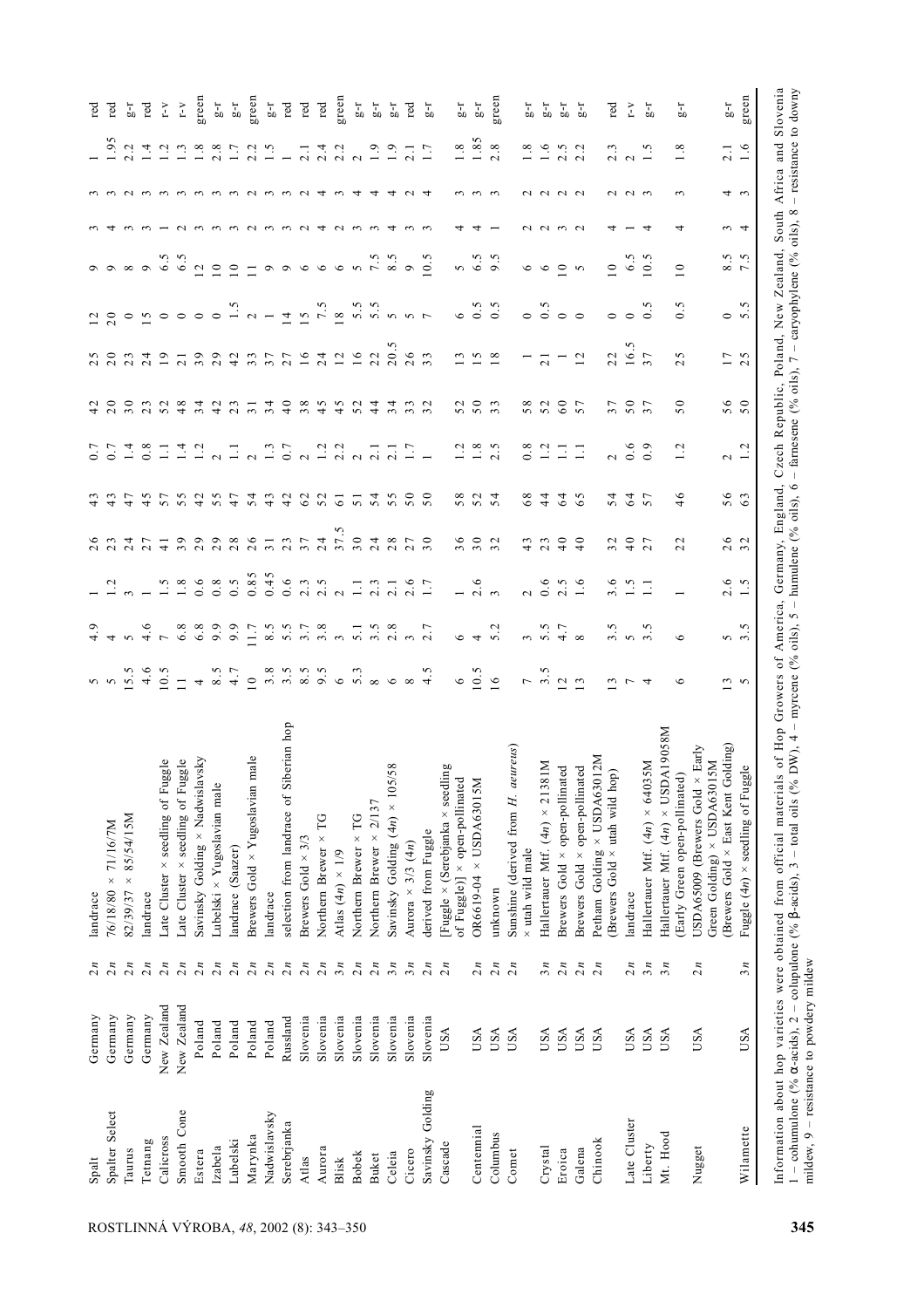varieties are shown in Table 1. DNA was isolated from voung leaves according to Saghai-Maroof et al. (1984) modified by Patzak et al. (1999). DNeasy Plant Mini kit (Qiagen, Hilden, FRG) was used for DNA isolation from multipropagated plants of Agnus in glasshouse.

## **Molecular methods**

STS analyses were performed according to Brady et al.  $(1996)$  – alleles 11a59, 3a88 and 5-2. Tsuchiva et al.  $(1997)$  -locus B72WF2/R2, Araki et al. (1998) - primer combination 1, and Murakami (1998) – primer combinations no. 1 and 2. New specific primer Nug2 (TCTTATGTGAGCCT-CAGCAAG) was also used in STS reactions. RAPD analvses were performed according to Patzak et al. (1999). Eight decamer oligonucleotide primers OPA-11, OPB-08, OPC-08, OPC-09, OPV-17, (GACA), GA, (AGC), A and M13 were used in RAPD analyses. ISSR analyses were performed according to Patzak (2001). ISSR reactions were based on six microsatellite sequences: (GACA), G,  $(TGTC)$ , T,  $(AGC)$ , A,  $(GCT)$ , G,  $(TCG)$ , T and  $(CGT)$ , C,



Figure 1. Analyses of amplified products in STS reactions of Czech released varieties and new promising breeding materials with primer combinations B72WF2/R2 (Tsuchiya et al. 1997) (a), I. (Araki et al. 1998) (b), 1 (c) and 2 (d) (Murakami 1998) and Nug2 (e) in 2% agarose gels; O - Osvald's clone 72, B - Bor, S - Sládek, P - Premiant, A - Agnus, M1 - 100 bp Ladder, M2 - pGEM DNA marker (Promega, Madison, Wisconsin, USA)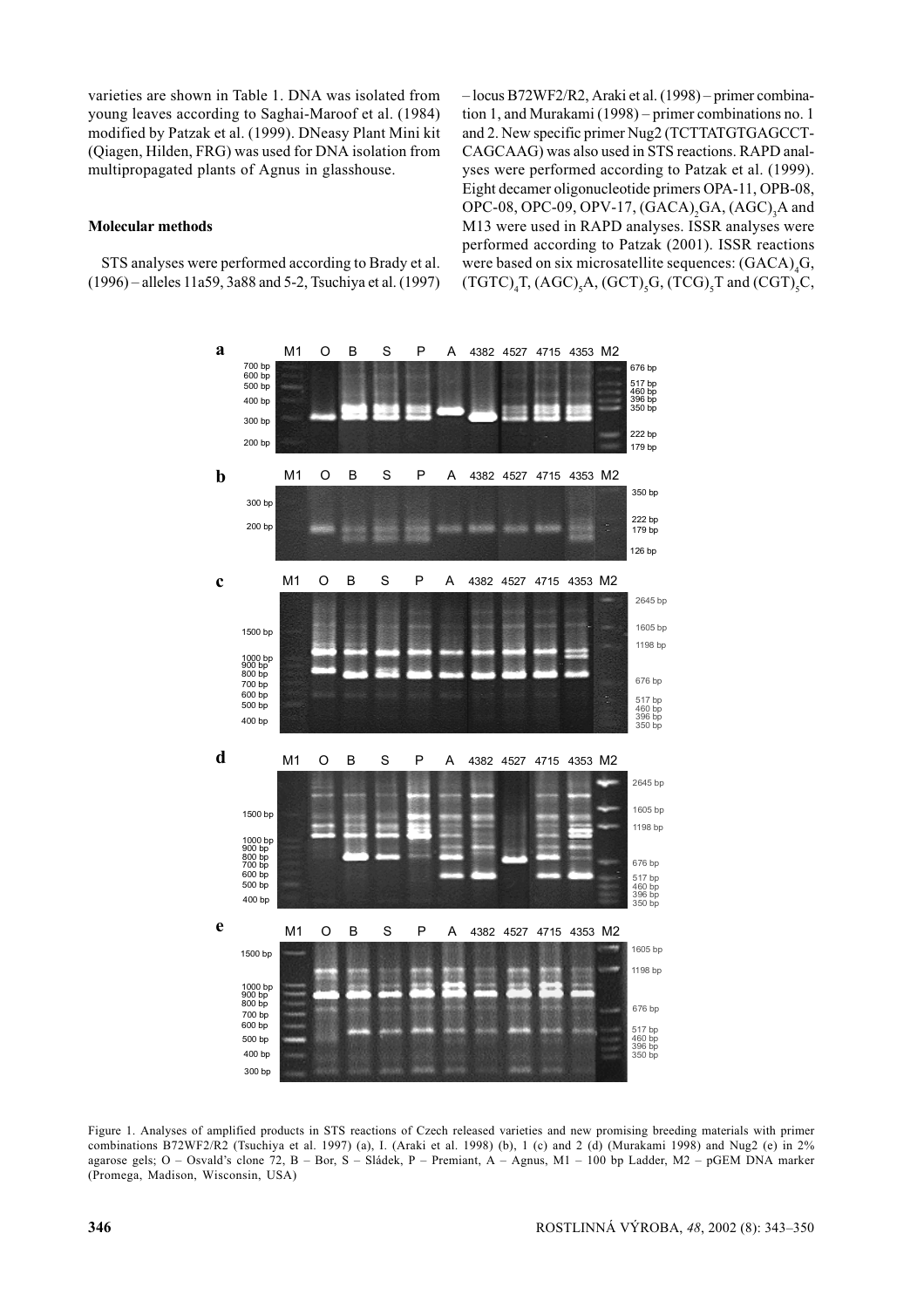

Figure 2. Analysis of amplified products in STS reactions of variety Agnus and contaminated DNAs with primer combinations B72WF2/R2 (Tsuchiya et al. 1997) in 2% agarose gel; O - Osvald's clone 72, B - Bor, A - Agnus, M1 - 100 bp Ladder, M2 - pGEM DNA marker (Promega, Madison, Wisconsin, USA)

which were used as PCR primers and their three combinations:  $(GACA)_G + (TGTC)_T$ ,  $(TGTC)_T + (GCT)_C$  $(AGC)$ <sub>c</sub>A + (CGT)<sub>c</sub>C. AFLP analyses were performed according to Patzak (2001). Six primer combinations, with three selective bases on the 3'end,  $E$ -ACG + M-CAT,  $E-ACG + M-CTA$ ,  $E-ACG + M-CTG$ ,  $E-ACG + M-CTC$ , E-ACT + M-CTC, E-AAC + M-CTG.

#### PCR chemicals and electrophoresis

A Taq PCR master mix kit (Qiagen, Hilden, FRG) was used for STS, RAPD and ISSR reactions, and an Ampli-Taq Gold DNA polymerase (Applera Corporation, Applied Biosystems, Foster City, California, USA) was used for AFLP reactions. All PCR amplifications were performed using a Genius thermocycler (Techne, Cambridge, UK). A minimum of two amplifications was performed in order to check consistency.

Horizontal agarose gel electrophoresis was performed according to Patzak (2001) for the separation of RAPD  $(1.5\%$  gel) and STS products (2% gel). Sequencing vertical polyacrylamide gel electrophoresis was performed according to Patzak (2001) for separating AFLP, STS (5% gel, 8M urea) and ISSR products (4% gel, 8M urea) at 45W.

#### **Genetic diversity analysis**

The cluster analysis was revealed by NTSYS-pc v. 2.02 for WINDOWS (Exeter Software, New York, New York, USA). Only sharp, strong and reproducible PCR products on gels for individual varieties were used for the analyses. Similarity was estimated using Jaccard's (1908) similarity coefficient (JCS), which ranges from 0 (all products between evaluated varieties were different) to 1 (all products between evaluated varieties were identical). The dendrogram was generated using the unweighted pair group method with arithmetic mean (UPGMA) clustering procedure.

## **RESULTS**

The use of STS was the most reliable method for identification of Czech released varieties and new promising breeding materials. The utilization of four STS primer combinations by Tsuchiya et al. (1997), locus B72WF2/R2 (Figure 1a), Araki et al. (1998), primer combination I. (Figure 1b), Murakami (1998), primer combinations no.1 (Figure 1c) and no.2 (Figure 1d), and STS primer Nug2 (Figure 1e) successfully and completely identified and determined all Czech tested genotypes. STS patterns contained several discrete polymorphic products among varieties, however they were not different for each variety. Number and set of primer combinations for identification of variety were influenced by each variety. Specific STS patterns of primer combination no. 2 (Murakami 1998) and locus B72WF2/R2 (Tsuchiya et al. 1997) were obtained for variety Agnus. Unfortunately, STS pattern of primer combination no. 2 (Figure 1d) contained all polymorphic products, which were amplified in Czech released varieties and new promising breeding materials and this primer combination were not suitable for control of authenticity and purity of variety Agnus in multipropagation cycle. In opposite, the specific polymorphic product of locus B72WF2/R2 in STS reactions was very suitable for this purpose. Alternative contaminations of variety Agnus with other genotypes can be successfully identified by STS analysis in mixture DNA samples. For example, one plant of Osvald's clone 72 was detected in mixture DNA sample of five Agnus plants and one plant of Bor was detected in mixture DNA sample of five or ten Agnus plants (Figure 2). The use of STS locus B72WF2/R2 has been very effective and sensitive for control of authenticity and purity of variety Agnus in multipropagation cycle.

The use of molecular methods for measuring of genetic diversity plays an important role in evaluating hop genetic resources. Variety Agnus belongs to high-alfa varieties (Table 1) and we first finely characterised its genetic germplasm by molecular methods. For study of genetic diversity, we analysed 61 hop varieties by RAPD, STS, ISSR and AFLP methods. Cluster analysis confirmed, that variety Agnus has ranked among high-alfa varieties (Figure 3). Variety Agnus, as separately cluster 5, was closely related to cluster 4, which contained the most of high-alfa varieties (Figure 3). Other high-alfa varieties, with influence of wild American gene pool, were grouped in cluster 6 and 7 (Figure 3). Old European and new aroma varieties were mostly grouped in cluster 1 (Figure 3).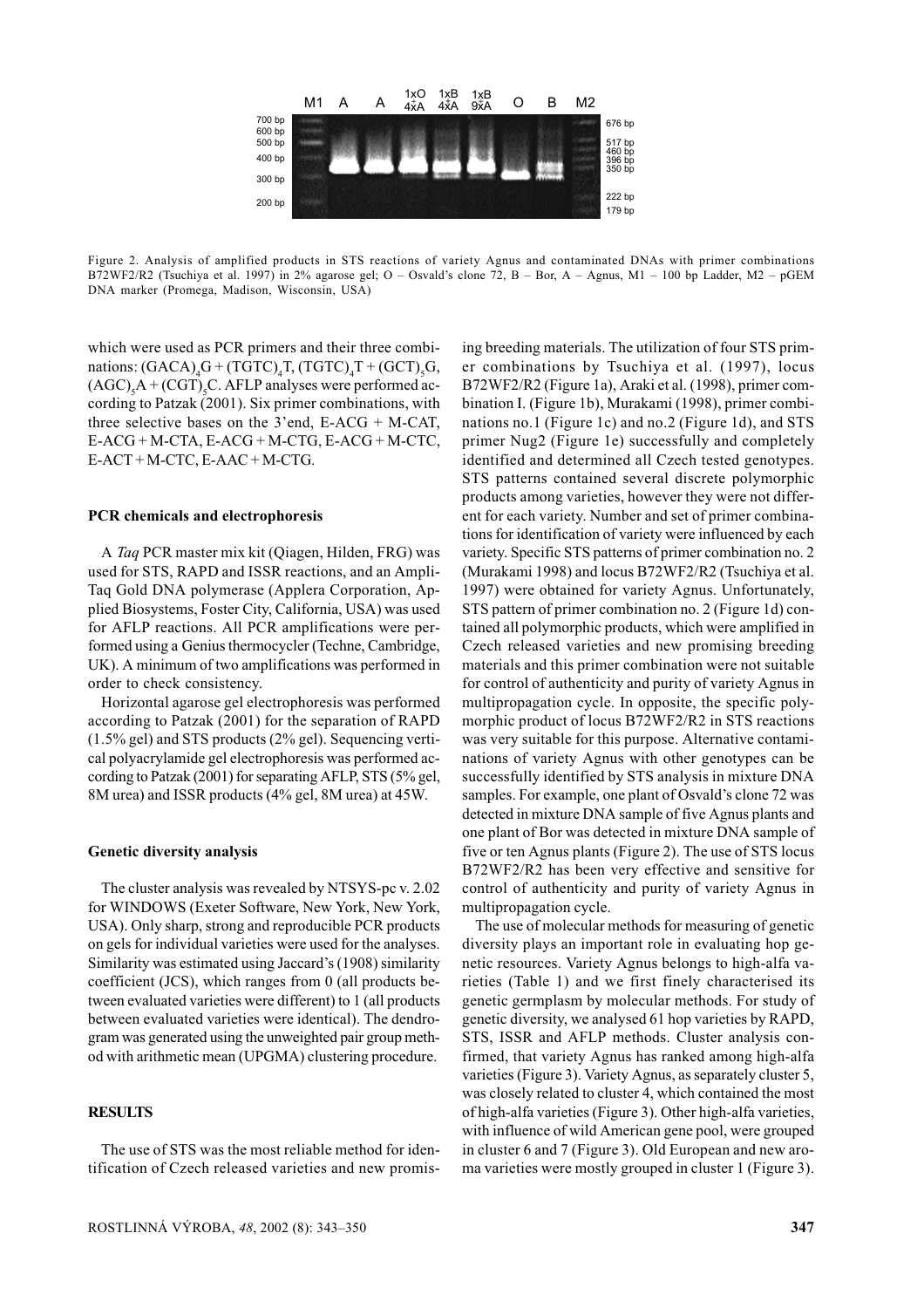

Figure 3. Cluster analysis of individual hop varieties based on 38 RAPD, 55 STS, 112 ISSR and 321 AFLP polymorphic markers revealed by NTSYS-pc v.2.01 (Exeter software, New York, New York, USA)

# varieties derived or related to Northern **Rrewer** 

 $\sim$  varieties derived or related to Brewers Gold

Genotypes, clustering in cluster 2, were derived or related to variety Northern Brewer (Figure 3). Clustering was generally consistent with existing knowledge of the origin of varieties. The results confirmed existing genetic diversity of hop varieties and assessed germplasm of variety Agnus to high-alfa hop varieties.

# **DISCUSSION**

A utilization of five STS primer combinations in characterization of Czech released varieties and new promising breeding material revealed a sufficient polymorphism for their identification. The use of STS method was more reliable than use of RAPD method, which Patzak et al. (1999) used for identification of Czech released varieties without Agnus. Using the original RAPD method, it would be difficult to distinguish the difference in the mobility of each RAPD products (Tsuchyia et al. 1997). Although, we tried to convert polymorphic RAPD products to STS marker system (data not shown), the STS primers produced unsatisfactory results, because they amplified common products for most of the varieties, similar to results reported by Brady et al. (1996) and Murakami (1998). The results show that STS marker systems can be used as a method to identify variety Agnus from all Czech released varieties and new promising breeding material. STS method was also very effective and sensitive for control of authenticity and purity of variety Agnus in multipropagation cycle. In our experiments, we successfully detected 20% of contamination with another variety in Agnus rootstocks. It was also possible to detect 10% of contamination. The sensitivity of STS analysis could detect as little as 5% contamination of Northern Brewer in Hersbruck (Tsuchyia et al. 1997, Araki et al. 1998) and of Brewers Gold in Hersbruck (Murakami 1998). Jakše and Javornik (1999) reported that it was possible to detect 5% of contamination by RAPD method and detection limit was a minimum 15% for STS method. STS method is very simple method of DNA fingerprinting with good reproducibility and reliability (Araki et al. 1998). Its utilization for identification of variety Agnus and control of authenticity and purity of this variety can be very effective tool for breeders, multipropagators and hop growers.

Employing RAPD, STS, ISSR and AFLP methods, we analysed germplasm of variety Agnus and genetic diver-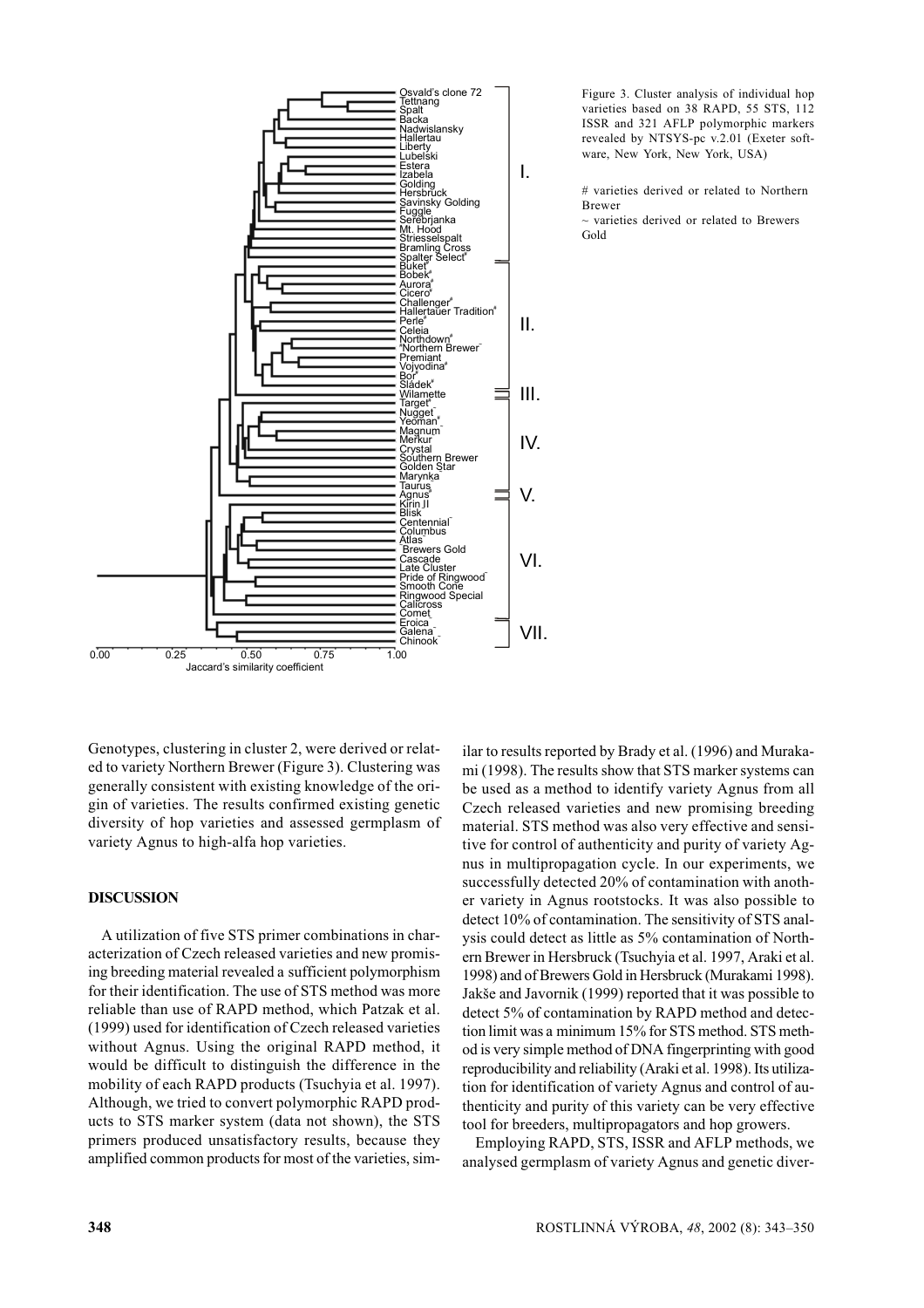ROSTLINNÁ VÝROBA, 48, 2002 (8): 343–350

sity among other 60 hop varieties. Clustering studies of hop varieties matched well with those based on morphological features, geobotanical and analytical data. Cluster analysis confirmed, that variety Agnus, as separately cluster 5, has ranked among high-alfa varieties grouped in cluster 4, 6 and 7. Division of high-alfa varieties to three clusters was caused by European and American gene pools within varieties. The influence of these two major groups of hop varieties on genetic diversity studies was reported by Šustar-Vozlič and Javornik (1999) and Murakami (2000b) for RAPD analysis and by Seefelder et al. (2000) and Jakše et al. (2001) for AFLP analysis. The most of high-alfa varieties has been based on variety Brewers Gold, with wild American gene pool, and its daughter variety Northern Brewer, with European gene pool (Neve 1991). Genotypes derived or related to variety Northern Brewer were mainly grouped in cluster 2 and in cluster 4. Genotypes derived or related to variety Bre-wers Gold were grouped in cluster 4, 6 and 7. The other varieties in these three clusters, which have not been related to Northern Brewer or Brewers Gold, inherited the quality of high-alfa varieties from another source of wild American germplasm. For example, New Zealand varieties Smooth Cone and Callicross were derived from variety Late Cluster (Šustar-Vozlič and Javornik 1999). American gene pool was suggested also in Japanese varieties Kirin 2 and Golden Star (Murakami 2000b). Clustering of varieties in dendrogram reflected a greater or lesser extent of wild American germplasm infiltration to European gene pool (Seefelder et al. 2000). European aroma varieties were grouped in cluster 1. Murakami (2000b) reported, that two original strains existed in European hops and English old varieties originated from both strains. Seefelder et al. (2000) reported about three groups: Hallertauer, Fuggle/Golding and Saazer, which were similar to our results. In addition, American aroma varieties Mt. Hood and Liberty, which originated from Hallertauer Mfr., were clustered to European aroma hops. Cluster analysis significantly correlated with published studies of genetic diversity (Jakše et al. 2001, Šustar-Vozlič and Javornik 1999, Murakami 2000b, Seefelder et al. 2000), except microsatellite analysis by Jakše et al. (2001). Microsatellite analysis or STS analysis of genetic diversity can be slightly different (Patzak 2001); therefore, it is better to use several different molecular methods together for study of genetic diversity of hop varieties. The results of genetic diversity studies can be suitable for predicting phenotypic values of chemical components of hop varieties (Murakami 2000a). The results of genetic diversity can be successfully used for germplasm management, genetic studies and breeding purposes.

# **REFERENCES**

- Araki S., Tsuchiya Y., Masachika T., Tamaki T., Shinotsuka K. (1998): Identification of hop cultivars by DNA marker analysis. J. Amer. Soc. Brew. Chem., 56: 93-98.
- Brady J.L., Scott N.S., Thomas M.R. (1996): DNA typing of hops (*Humulus lupulus*) through application of RAPD and microsatellite marker sequences converted to sequence tagged sites (STS). Euphytica, 91: 277-284.
- Jaccard P. (1908): Nouvelles rescherches sur la distribution florale, Bull, Soc. Vaud, Sci. Nat., 44: 223-270. (In French)
- Jakše J., Javornik B. (1999): Identification of hop cultivar mixtures by means of RAPD, microsatellite and STS markers. Proc. Sci. Comm. IHGC, Pulawy, Poland: 62-65.
- Jakše J., Kindlhofer K., Javornik B. (2001): Assessment of genetic variation and differentiation of hop genotypes by microsatellite and AFLP markers. Genome, 44: 773-782.
- Krajl D., Zupanec J. (1991): Variability of essential oils of hops, Humulus lupulus L. J. Inst. Brew., 97: 197-206.
- Murakami A. (1998): The practical application of PCR for the verification of hop variety. MBAA Tech. Ouart., 35: 185-188
- Murakami A. (2000a): Genetic distance based on RAPD and its application to hop breeding. Breed. Sci.,  $50: 23-28$ .
- Murakami A. (2000b): Hop variety classification using the genetic distance based on RAPD. J. Inst. Brew., 106:  $157 - 161.$
- Neve R.A. (1991): Hops. Chapman and Hall, London: 10-16.
- Patzak J. (2001): Comparison of RAPD, STS, ISSR and AFLP molecular methods used for assessment of genetic diversity in hop (Humulus lupulus L.). Euphytica, 121:  $9 - 18$
- Patzak J., Oriniaková P., Matoušek J., Svoboda P. (1999): Czech hop characterization using RAPD method and genetic distance analysis of selected genotypes. Rostl. Výr., 45:  $165 - 172.$
- Peacock V.E., McCarty P. (1992): Varietal identification of hops and hop pellets. MBAA Techn. Quart., 29: 81-85.
- Saghai-Maroof M.A., Soliman K.M., Jorgensen R.A., Allard R.W. (1984): Ribosomal DNA spacer-length polymorphism in barley: Mendelian inheritance, chromosomal location, and population dynamics. Proc. Nat. Acad. Sci. USA,  $81:8014 - 8018.$
- Seefelder S., Ehrmaier H., Schweizer G., Seigner E. (2000): Genetic diversity and phylogenetic relationships among accessions of hop, *Humulus lupulus*, as determined by amplified fragment length polymorphism fingerprinting compared with pedigree data. Plant Breed., 119: 257-263.
- Šustar-Vozlič J., Javornik B. (1999): Genetic relationships in cultivars of hop, Humulus lupulus L., determined by RAPD analysis. Plant Breed., 118: 175-181.
- Tsuchiya Y., Araki S., Takashio M., Tamaki T. (1997): Identification of hop varieties using specific primers derived from RAPD markers. J. Ferment. Bioeng., 84:  $103 - 107$ .

Received on March 25, 2002